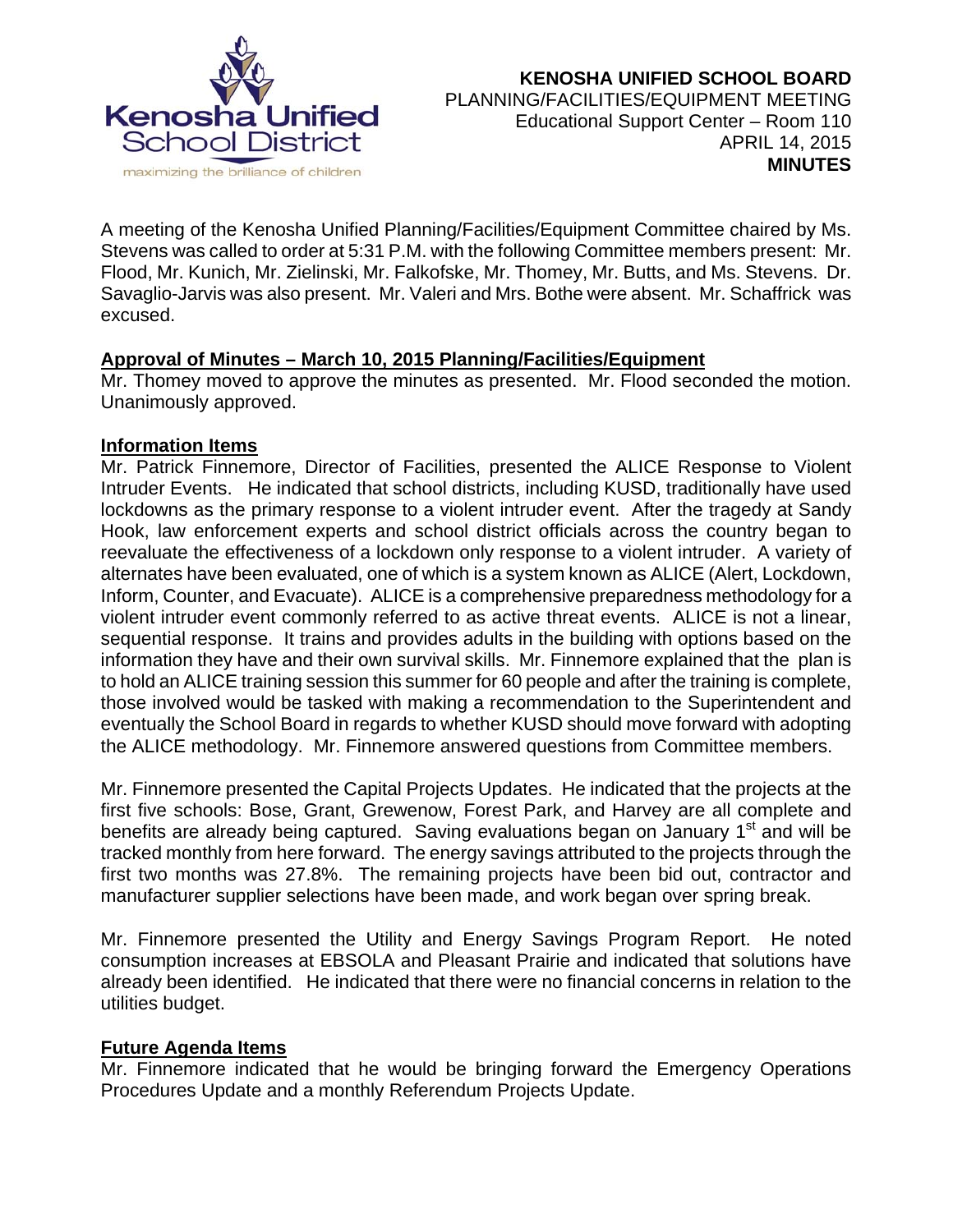Mr. Falkofske moved to adjourn the meeting. Mr. Kunich seconded the motion. Unanimously approved.

Meeting adjourned at 5:55 P.M.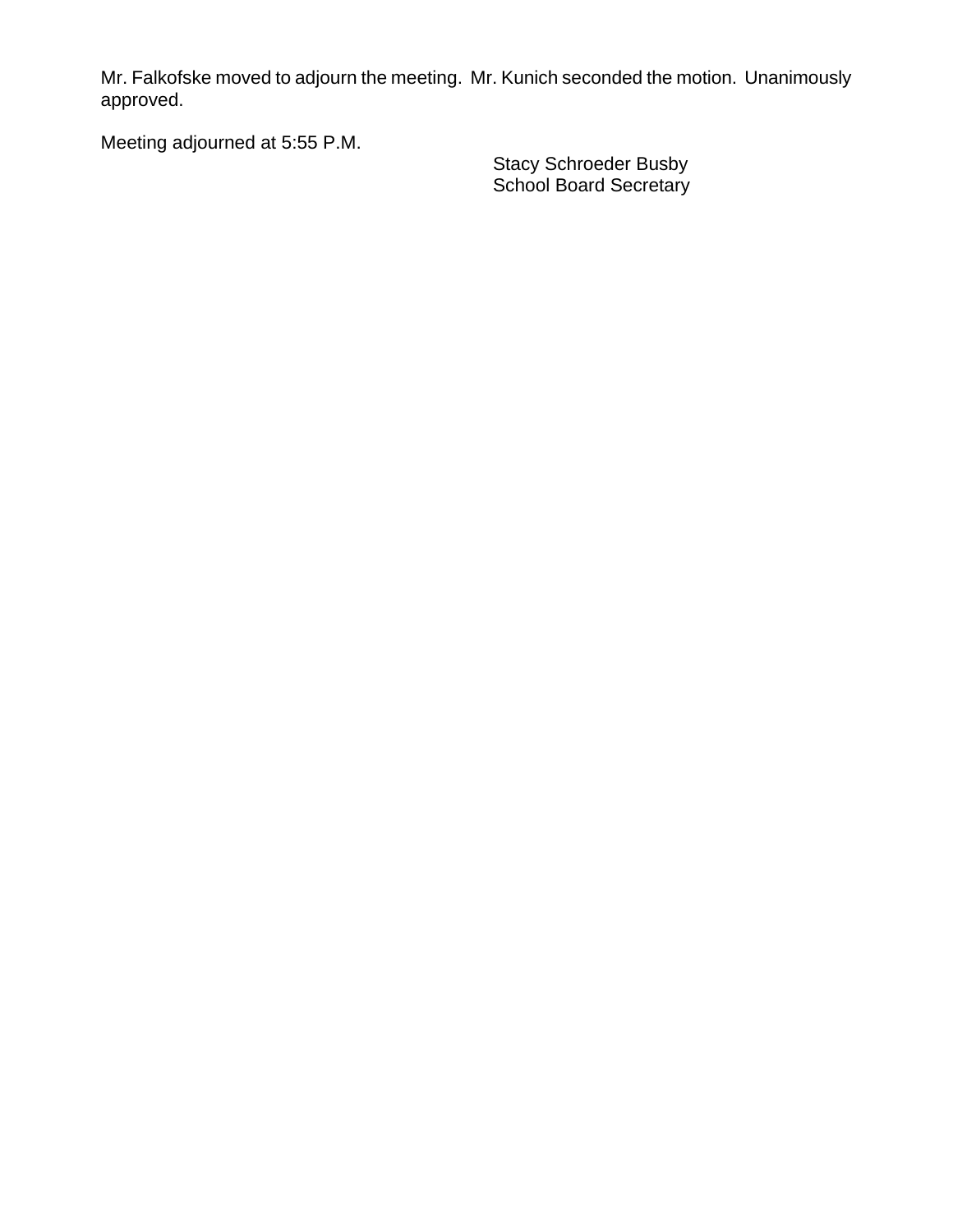

A meeting of the Kenosha Unified Audit/Budget/Finance Committee chaired by Mr. Wade was called to order at 6:02 P.M. with the following Committee members present: Mr. Flood, Mrs. Marcich, Mr. Kent, Mrs. Dawson, Mr. Holdorf, Mr. Castle, and Mr. Wade. Dr. Savaglio-Jarvis was also present. Mr. Bryan, Mr. Aceto, and Mr. Battle were excused. Ms. London was absent.

## **Approval of Minutes – March 10, 2015 Audit/Budget/Finance**

Mr. Flood moved to approve the minutes as presented. Mrs. Marcich seconded the motion. Unanimously approved.

#### **Information Items**

Mr. Hamdan presented the Monthly Financial Statements and indicated that a cover page containing notable highlights has been included as requested by the Committee. He noted an expected surplus in salaries and health benefits of approximately \$4 million dollars. He then answered questions from Committee members.

Mr. Hamdan gave the Referendum Outcome Update. He indicated that the referendum passed. Approximately 12,300 votes were received with 7,600 in favor for the referendum. The next steps of the referendum are for the architectural request for proposals (RFPs) to go out and for the sale of bonds.

#### **Future Agenda Items**

There were no future agenda items noted.

Mr. Kent moved to adjourn the meeting. Mr. Holdorf seconded the motion. Unanimously approved.

Meeting adjourned at 6:15 P.M.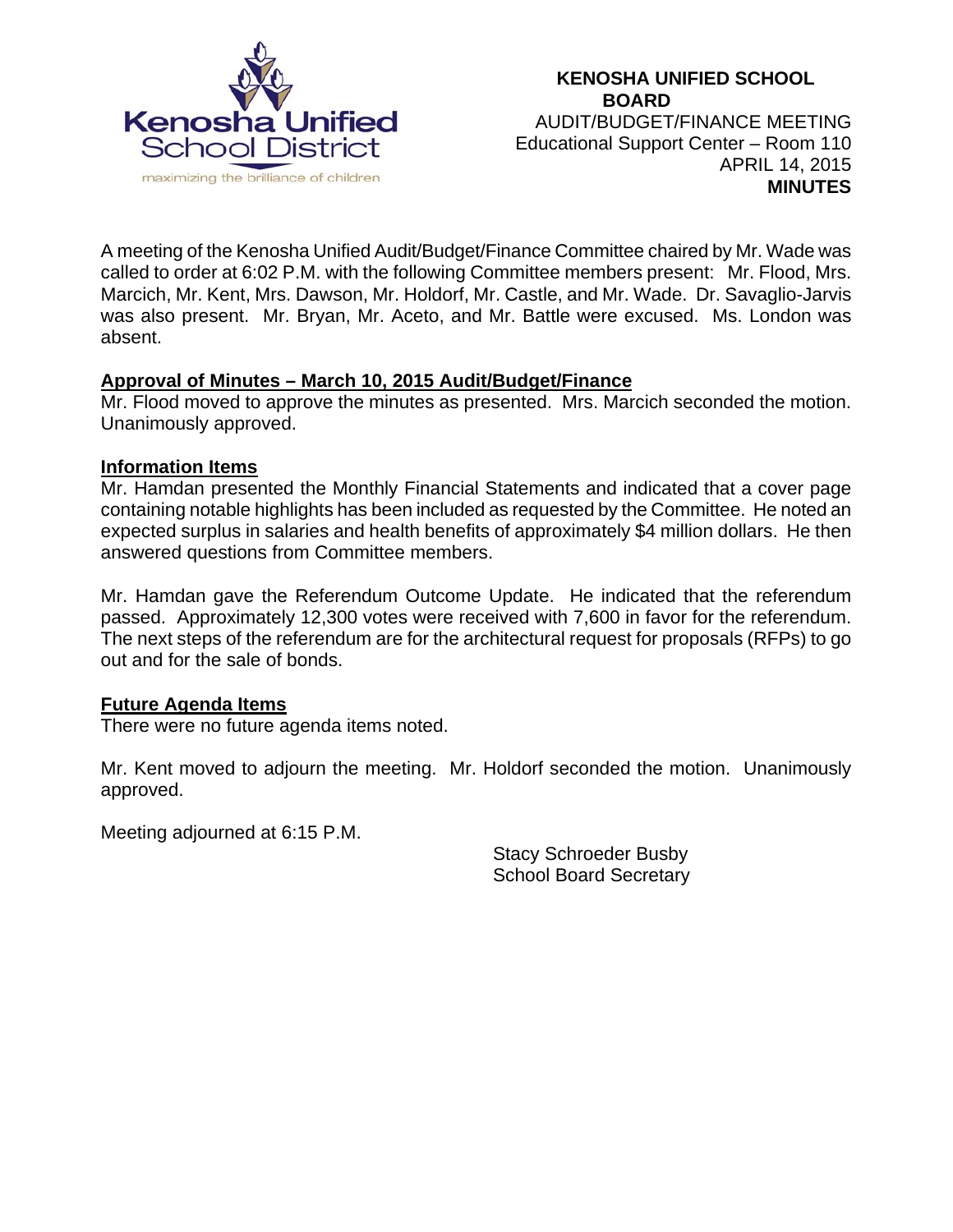

A joint meeting of the Kenosha Unified Audit/Budget/Finance and Curriculum/Program Committees chaired by Mr. Wade was called to order at 6:17 P.M. with the following Committee members present: Mr. Flood, Mrs. Marcich, Mr. Kent, Mrs. Dawson, Mr. Holdorf, Mr. Castle, Mrs. Snyder, Ms. Stevens, Mrs. Daghfal, Mrs. Karabetsos, Mrs. Kenefick, Mrs. Santoro, Mrs. Renish-Ratelis, Mrs. Wickersheim, Mr. Wojciechowicz, and Mr. Wade. Dr. Savaglio-Jarvis was also present. Mr. Bryan, Mr. Aceto, and Mr. Battle were excused. Ms. London and Mr. Belotti were absent.

### **Approval of Minutes – March 10, 2015 Joint Audit/Budget/Finance & Curriculum Program**

Mrs. Renish-Ratelis indicated that she was present at last month's meeting and requested that the minutes be changed to reflect her being present instead of absent.

Ms. Stevens moved to approve the minutes with the change of Mrs. Renish-Ratelis being noted as present instead of absent. Mr. Flood seconded the motion. Unanimously approved.

#### **Request to Submit the Academic Parent-Teacher Team Pilot School Grant for the 2014- 2015 and 2015-2016 School Years at Frank Elementary School**

Dr. Floyd Williams, Assistant Superintendent of Elementary School Leadership, and Mrs. Heather Connolly, Principal at Frank Elementary School, presented Request to Submit the Academic Parent-Teacher Team (APTT) Pilot School Grant for the 2014-2015 and 2015-2016 School Years at Frank Elementary School. They explained that APTT is an intentional and systematic means of increasing student academic achievement by improving the quality and quantity of parent-teacher communication and interaction. Teachers coach parents to become engaged, knowledgeable members of the academic team in three classroom APTT meetings and one in-depth individual conference each year. The APTT objectives include improving student achievement by increasing the quality and quantity of parent-teacher communication and interaction and establishing high expectations between teachers and families to optimize student learning. They indicated that approval is requested to submit and implement the APTT Grant Application, and to adjust parent teacher conference days and times to meet the grant requirements for the 2014-15 and 2015-16 school years. Prekindergarten, kindergarten, and first grade classroom teachers will participate in the APTT pilot program in spring 2015 followed by program implementation in fall 2015. Additional grade levels and/or classrooms may be added. Grant funding will support planning and project implementation.

Ms. Stevens moved to forward the Request to Submit the Academic Parent-Teacher Team (APTT) Pilot School Grant for the 2014-2015 and 2015-2016 School Years at Frank Elementary School to the full Board for approval. Mr. Flood seconded the motion. Unanimously approved.

#### **Future Agenda Items**

No future agenda items were noted.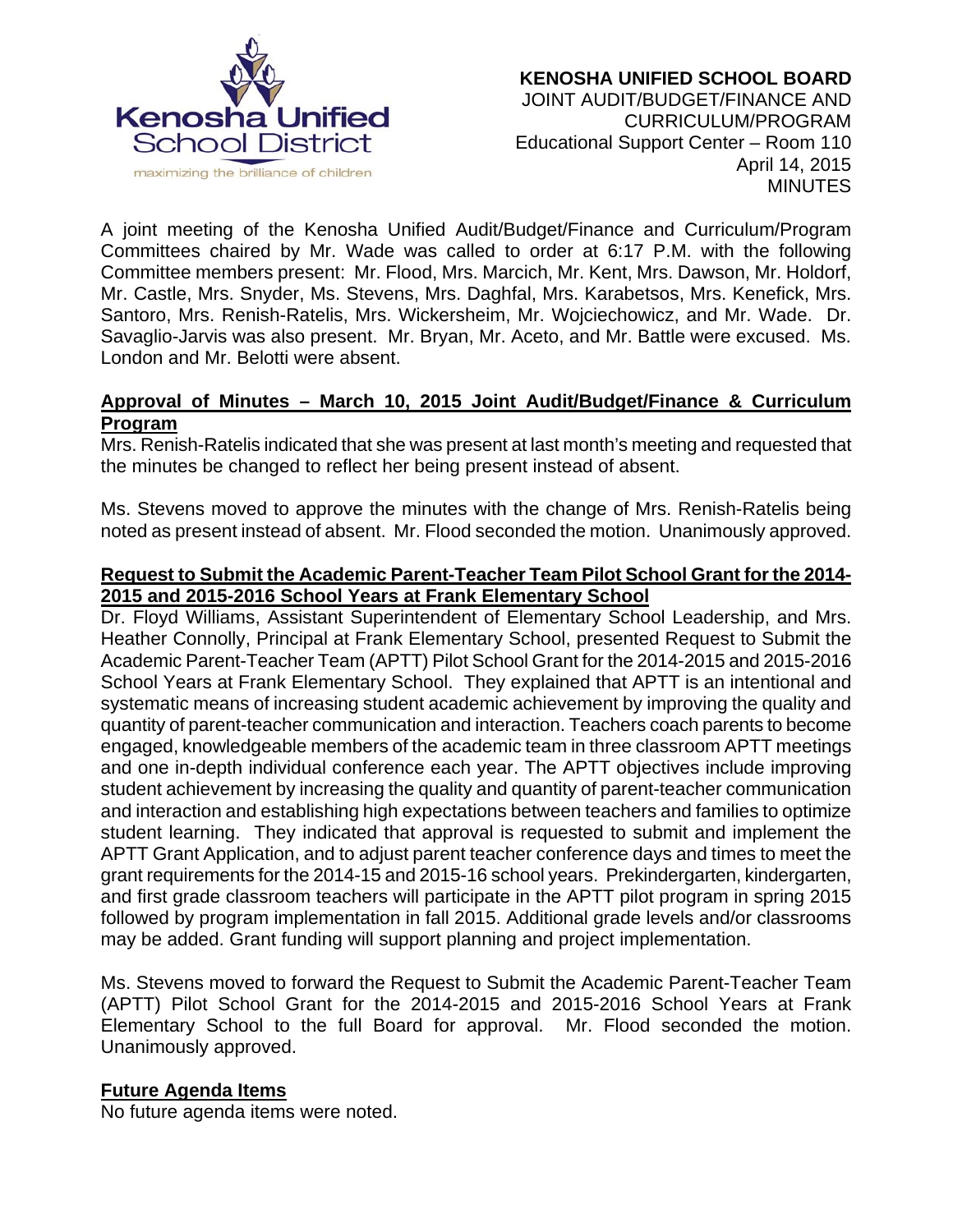Ms. Stevens moved to adjourn the meeting. Mrs. Daghfal seconded the motion. Unanimously approved.

Meeting adjourned at 6:36 P.M.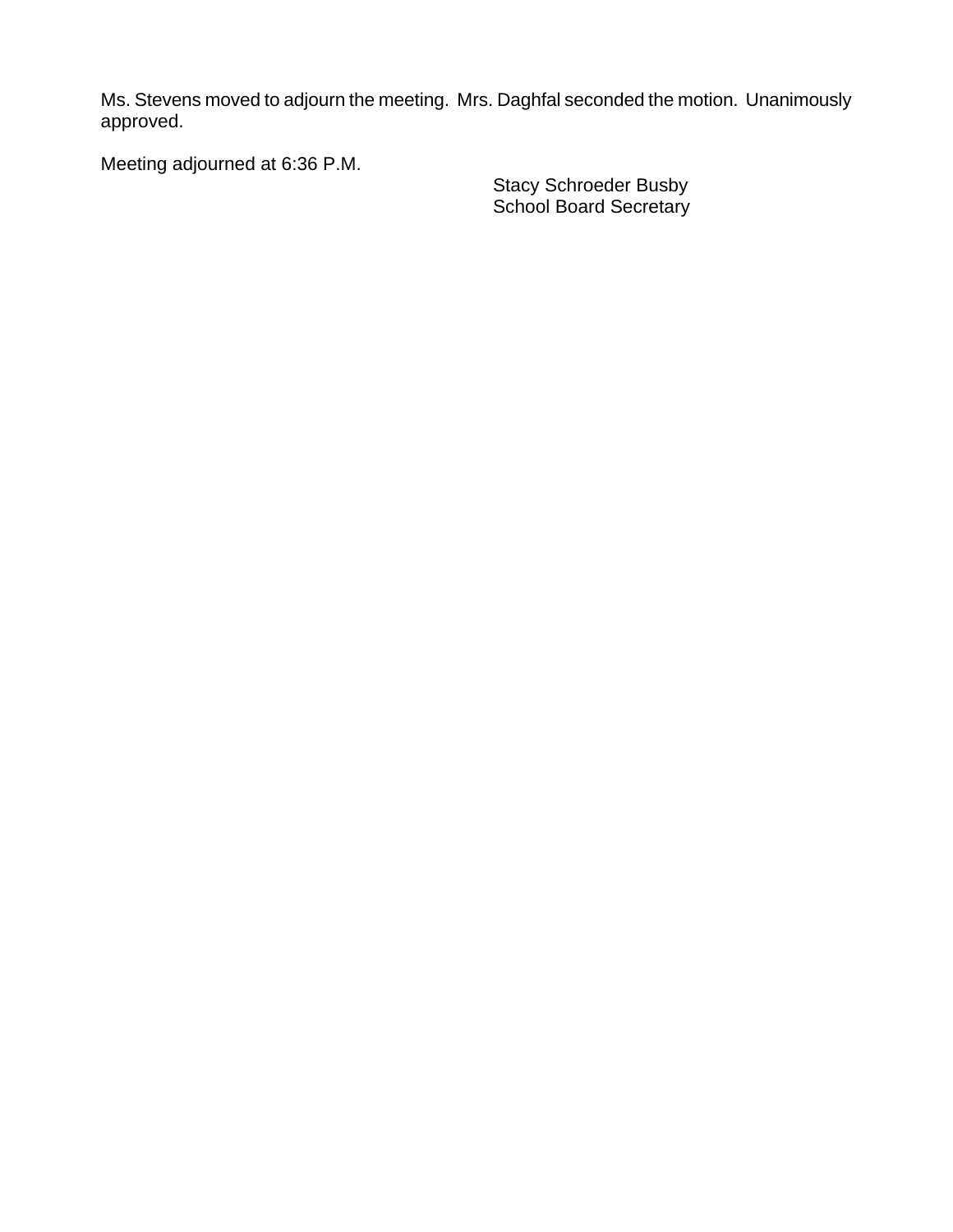

A meeting of the Kenosha Unified Curriculum/Program Committee chaired by Mrs. Snyder was called to order at 6:40 P.M. with the following Committee members present: Ms. Stevens, Mr. Wade, Mrs. Daghfal, Mrs. Karabetsos, Mrs. Kenefick, Mrs. Santoro, Mrs. Renish-Ratelis, Mrs. Wickersheim, Mr. Wojciechowiez, and Mrs. Snyder. Dr. Savaglio-Jarvis was also present. Mr. Belotti was absent.

# **Approval of Minutes – March 10, 2015 Joint Personnel/Policy &Curriculum/Program and March 10, 2015 Curriculum/Program**

Mr. Wade moved to approve the minutes as presented. Ms. Stevens seconded the motion. Unanimously approved.

## **Middle School Early Release**

Dr. Bethany Ormseth, Assistant Superintendent of Secondary School Leadership, presented the Middle School Early Release report. She noted that the early release opportunity is currently in place for both the elementary and high school levels and Administration is recommending an early release schedule at the middle school level. She explained that in recent years, there has been an increased expectation on the use of data within our schools. Schools are given an annual report card that is data driven, the new educator evaluation system is weighted heavily on data use, and scheduling of interventions for students is data based. Interventions can be very costly and with resources limited, it is imperative schools identify students in need of extra help correctly and data drives these decisions. If the early release is approved, the time would be dedicated to the Professional Learning Structure, data analysis, work on the curriculum audit, and work on the Educator Effectiveness initiative. The ability to vertically plan will allow teachers the opportunity to create data driven enrichment activities and support staff will also have the ability to collaborate on goal setting during this time. A recent survey, which targeted both Kenosha Unified staff and included a public link for feedback on the 2015-2016 calendar, included a specific question about middle school early release. The results show that all KUSD staff selected completely or somewhat agree 72.5% and KUSD middle school staff selected completely or somewhat agree 81.1% to the early release. The public link also showed support of the early release with 82.5% selecting completely or somewhat agree. Dr. Ormseth answered questions from Committee members.

Mrs. Kenefick moved to forward the Middle School Early Release report to the full Board for approval. Mrs. Daghfal seconded the motion. Unanimously approved.

#### **Middle School Supply List**

Dr. Ormseth presented the Middle School Supply List. She indicated that middle school principals gathered input from middle school teaching staff to create the updated list. A summary of the recommended changes were categorized under "optional, items no longer needed, or items added" and contained in the agenda. Dr. Ormseth answered questions from Committee members.